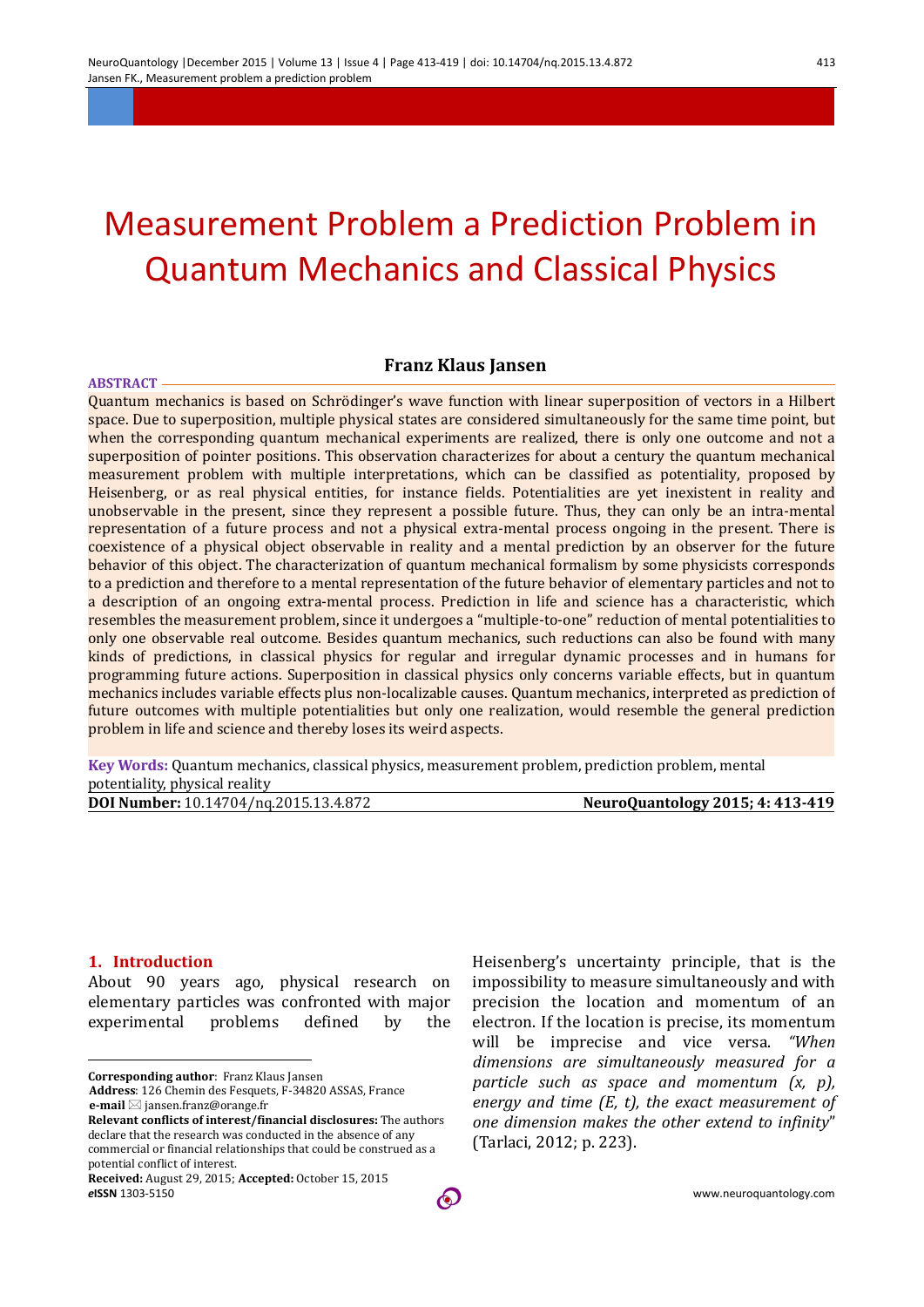A mathematical method for calculating the behavior of elementary particles was the introduction of Schrödinger's wave function (1926), which is based on superposition of vectors in a Hilbert space and leads to probability amplitudes for experimental outcomes. A quantum superposition of different states is never observable in the macrocosm (Omnès, 1994), thus superposition seems to be limited to the atomocosm. Nevertheless, in quantum mechanical experiments only one outcome with a precise pointer position in the macrocosm can be. observed, which leads to the measurement problem signifying, that superposition in the atomocosm is reduced to only one outcome in the macrocosm. This problem was interpreted in different ways as a collapse of the wave function (Heisenberg, 1958), as decoherence (Zurek, 1981), as a spontaneous random collapse (Ghirardi *et al.,* 1985) or without collapse as multiple worlds with branches (Everett, 1956) or as multiple minds (Zeh, 1998). Conte (2010, 2011) introduced Clifford algebra for understanding the foundations of quantum mechanics. Tarlaci (2012; p.216) evoked the essential question concerning the general problem: "What will take the system out of a superpositional state and reduce it to a permanent *reality?"* and further on *"Before observation, the wave function is in a free and independent state. ... When it is observed or viewed, many possibilities condense into one."* (Tarlaci, 2012; p.221).

Some physicists hold quantum physics for real physical entities in the form of fields in space-time. Bell (1987; p.128) claimed. "no one *can understand this theory until he is willing to think of*  $ψ$  *as a real objective field rather than just a 'probability amplitude'. Even though it propagates not in 3-space but in 3N-space"*. Albert (2013; p. 53) concerning quantum mechanical wave functions argues, we have "to think of them *as concrete physical objects".*  Ney (2013; p.168) writes: "familiar macroscopic objects (tables, *chairs, people, mental states and so on) may be* reduced to an ontology in which one of the *fundamental objects is the wave function interpreted realistically."*  Some wave function realists, such as Bell, Albert and Lewis, deny that it is an abstract, mathematical object. They claim that the best realist understanding of the wave function is a field with much higher than 3 or 4 dimensions. Physicists call it a 3N dimensional configuration space with 3 space coordinates for each of the *N* particles. North (2013; p.185) wrote

*"I assume realism about quantum mechanics, so that the wave function directly represents or governs* .... the ontology of a quantum mechanical world." Schlosshauer (2007) describes a quantum mechanical experiment, in which silver atoms can be deviated by their spin in a Stern-Gerlach apparatus and confirming the coherent superposition state directly.

From a bio-psychological viewpoint, a different interpretation of the wave function, as a mental potentiality system (Jansen 2015), allows the characterization of the wave function problem as a prediction problem trying to get a probabilistic estimation of future experimental outcomes. Since the future can never be observed, it can, however, be imagined before the experiment with potentiality, which is a mental representation with multiple superposed possibilities, out of which only one could correspond to observable reality in the outcomes of an experiment.

#### **2. Quantum Mechanics as Potentiality**

Some physicists and philosophers considered quantum mechanics as potentiality starting with Heisenberg  $(1962; p.180)$ , who classified it as potentia. "One might perhaps call it an objective *tendency* or *possibility, a potentia in the sense of Aristotelian philosophy. "… So the physicists have gradually become accustomed to considering the electronic orbits, etc., not as reality but rather as a kind of potentia."* Aerts (2010; p.27) writes "A *quantum particle is not an entity 'spread out in*  space', which it would be if it was a wave, but rather an entity only potentially present in space." Stapp (2008; p.12): "I shall pursue the approach of *Heisenberg, according to which the physical/mathematical probability functions of orthodox quantum mechanics describe potentialities (Aristotelian potentia) for actual*  events, which are quantum collapses that *constitute objectively real transitions of potentialities into actualities.*" According to Schlosshauer (2007; p.18-19) "Born and Pauli ... *formulated their famous interpretation of quantum states as representing a probability amplitude, i.e., as specifying the probabilities of the* outcomes of all possible measurements that could be performed on the system. The act of *measurement* was then assumed to play the *fundamental role of dynamically actualizing these potential properties."*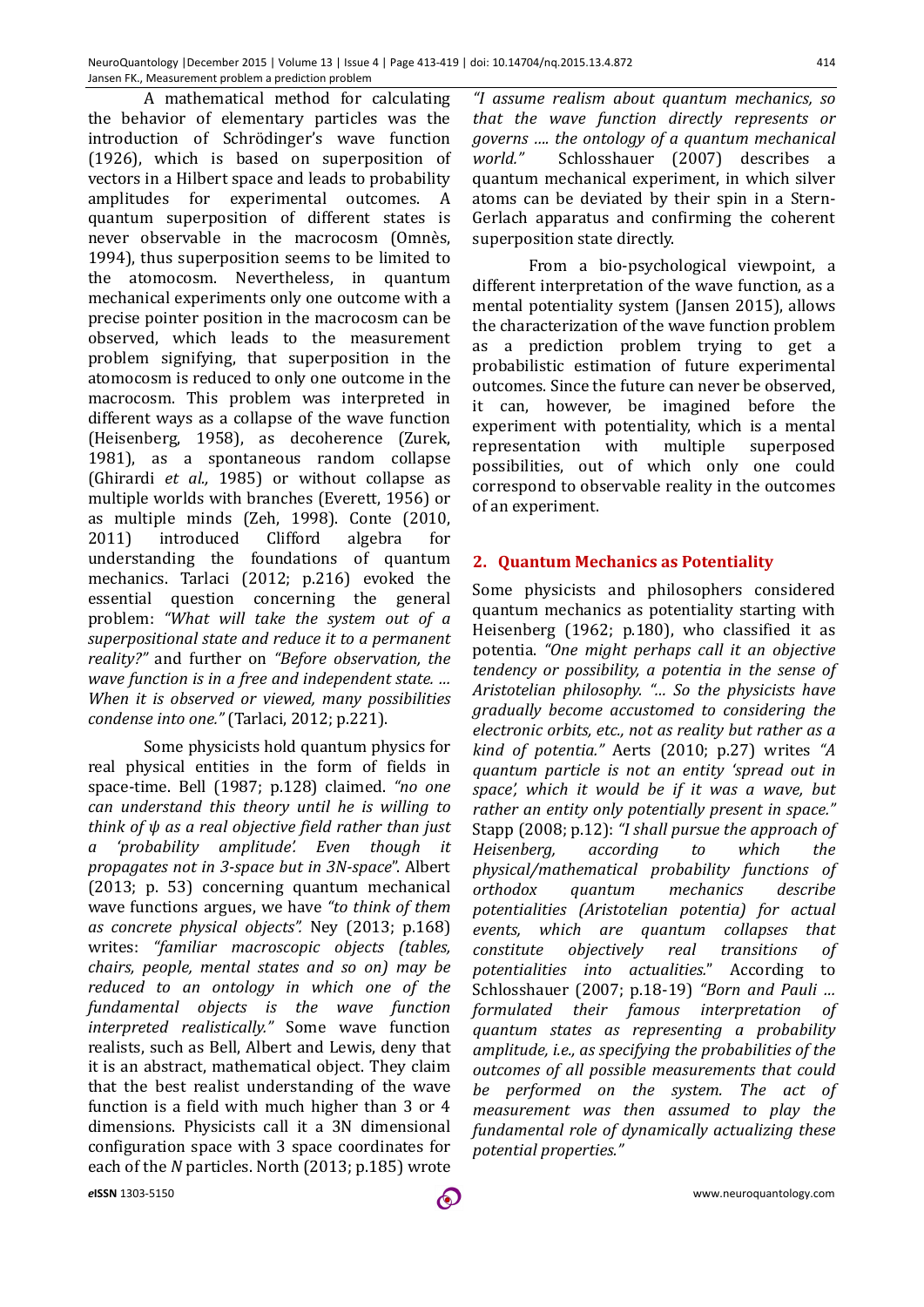From a bio-psychological viewpoint, it is essential to define what *potential* or *potentiality* could mean. It is first of all the negation of actuality, which signifies, that it is not yet observable reality in the actual present and therefore not an observable physical entity in space-time. Therefore, the non-existence of potentiality in the present indicates a dynamic process happening in the future. Thus it could only be a mental representation of a future process in the mind of an observer, who has the capacity to imagine and predict future dynamic processes with or without applied mathematics. If quantum mechanics is considered as potentiality, it can only exist as a mental representation of future physical processes, which stays in contrast to the claim of some physicists that quantum mechanics are physical reality. The imagined future behavior is unconsciously projected on the actually observable physical reality, with which it seems to fuse to include the present and the future in one inseparable unit. Nevertheless, observation of the present and prediction of the future have to be distinguished by their degree of certainty. Whereas observation has a high degree of certainty, prediction of the future always entails uncertainty, since with evolving knowledge even scientific assertions may have to change, such as Einstein's laws had to replace Newton's laws. Only after verification of regularity in the past and present, the future behavior may be considered with greater certainty.

Thus, there is coexistence of two completely different entities, the observable extra-mental physical reality in the present with certainty and the mental representation by an observer of its behavior in the future with uncertainty. However, the mental representation of the physical world can itself be considered as reality, but as an abstract intra-mental reality of an observer, which is not the same reality as extra-mental physical entities in space-time (Dorato, 2015).

# **3. Quantum Mechanics as Prediction with Potentiality**

*e***ISSN** 1303-5150 www.neuroquantology.com The interpretation of quantum mechanics as potentiality, describing the future behavior of elementary particles, can be assimilated to a prediction of the future with potentiality. This corresponds to the description of the wave function by Schlosshauer (2005; p.4): "... the

*linearity of the Schrödinger equation entails that* the total system SA, assumed to be represented by *the Hilbert product space*  $H_S$   $\otimes H_A$ , *evolves according to*

$$
\left(\sum_{n}c_{n}|s_{n}\rangle\right)|a_{n}\rangle \quad \stackrel{t}{\longrightarrow} \quad \sum_{n}c_{n}|s_{n}\rangle|a_{n}\rangle. \tag{2.1}
$$

*This dynamical evolution is often referred to as a pre-measurement in order to emphasize that the process described by Eq.* (2.1) does not suffice to directly conclude that a measurement has actually *been completed."*

The designation of the wave function as a pre-measurement, which is not yet completed, has all the characteristics of the prediction of a future state, which is not yet observable and does therefore not yet exist in space-time. Therefore, it can only be mentally represented in its abstract form by an observer. Dorato  $(2015; p.3)$  defined "*… an entity x is abstract if and only if it is either*  not in space-time or is causally inert or both". Thus the wave function as a prediction can only be a mental representation of a future behavior and not a description of an actual physical state, observable in the present.

In the same sense, quantum mechanics was interpreted as a prediction and not a description by Bass (1971; p.54) ".... *The state*  $\psi$  is *a* pure state of the joint system  $S_1$  +  $S_2$  that is to say, we may not assert that before the *measurement the joint state is actually*  $x_+$  *or*  $\hat{\phi}_-$ *, but that we do not yet know which..."* and "... However this does not complete the process of *measurement because we still know only the probabilities* /∝ <sub>+</sub>  $\hat{f}$ ; /∝- $\hat{f}$  of eigenstates  $x_+$   $\hat{\phi}_+$ ;  $x \hat{\mathcal{D}}$ -; ; neither of which can as yet be said to be *realized: the pointer position is yet to be read"* (Bass, 1971; p. 55). Lacking knowledge and the fact that eigenstates are not yet realized also indicate that the wave function has to be interpreted as a mathematical prediction of future events and not as a description of observable ongoing events in the present. Only the observation after an experiment will reveal the final outcomes.

Any mental representation of the future requires potentiality, meaning that the mentally represented states may or may not happen. Due to this uncertainty, when estimating the future, all possible states have to be imagined for the same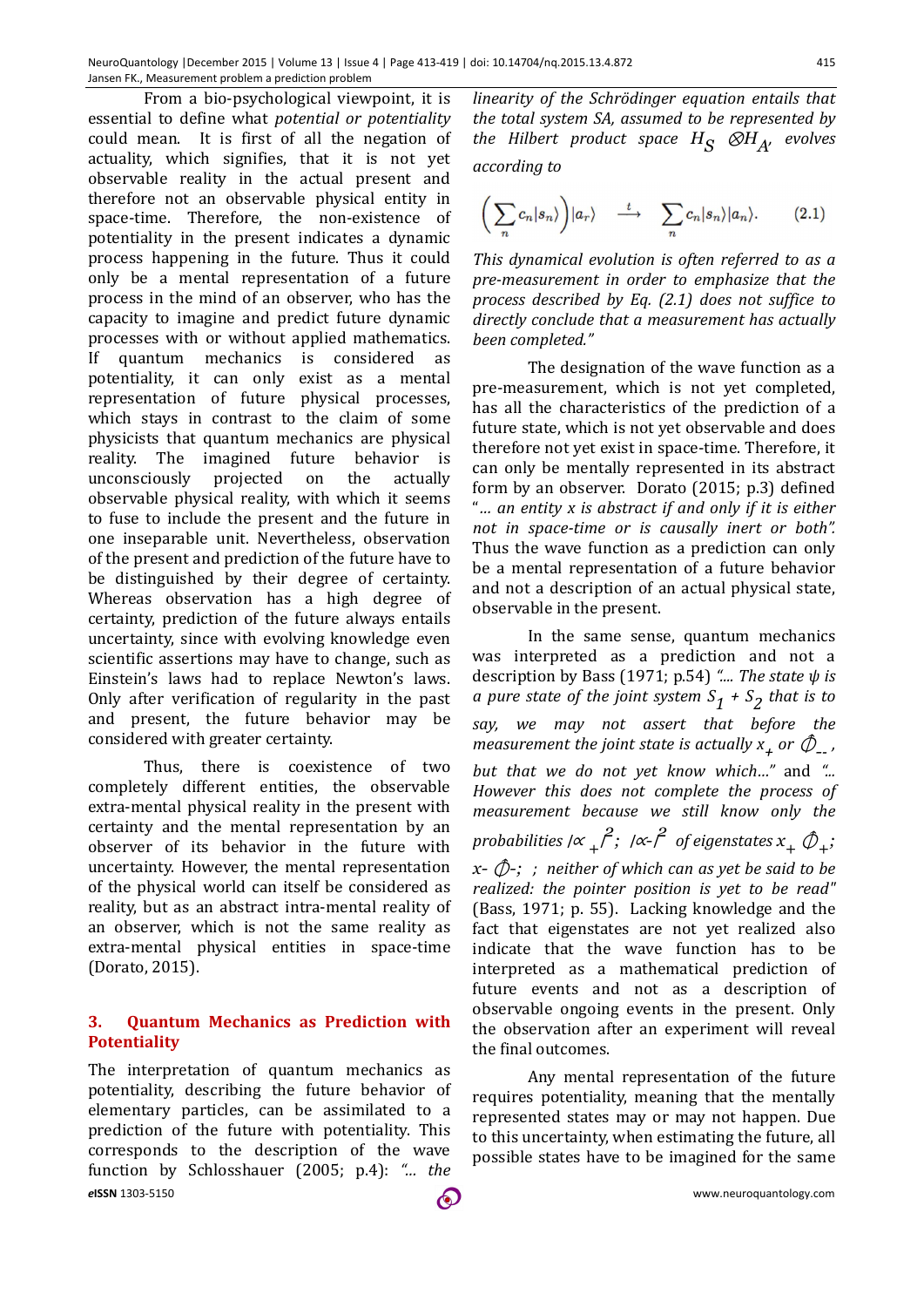time point in a kind of mental superposition of multiple states, which is generally found in life and science to approach the unobservable future. An abstract mental representation of the wave function is the opposite of extra-mental reality in space-time. Nevertheless, the mental representation based on potentiality can predict possible experimental outcomes in the future with probabilities (Jansen, 2015).

# **4. Measurement Problem in Quantum Mechanics**

Schlosshauer  $(2005, p.4)$  describes the quantum mechanical measurement problem as the problem of definite outcomes:

*" … the right-hand side*  (of equation 2.1) *is a*  superposition of system-apparatus states. Thus, without supplying an additional physical process (say, some *collapse mechanism)* or giving a suitable interpretation of such a superposition, it is not clear how to account, given the final composite state, for the definite pointer positions *that are perceived as the result of an actual measurement— i.e., why do we seem to perceive the pointer to be in one position*  $|a_{n}\rangle$  *but not in a superposition of positions?"*

The classification of the wave function as a prediction entails some consequences, valuable for all predictions in life and science, which could explain the definite outcomes. The unobservable future can only be predicted with potentiality by considering multiple possibilities for the same time point, but after realization only one will become observable at the same time. Therefore, there is a "multiple-to-one" reduction of possibilities between the prediction with potentiality for the future and the observation of reality in the present. Concerning quantum mechanics, multiple states are considered in superposition before the experiment, but there is no superposition of the pointer position of a measuring device after the experiment. This corresponds to the well-known measurement problem in quantum mechanics, but can in its generalized form also be found in classical physics.

# **5. Measurement Problem in Classical Physics**

*e***ISSN** 1303-5150 www.neuroquantology.com For static processes in classical physics, precise effects follow precise causes, for instance seeing the red of a tomato corresponds to the perception of electromagnetic waves of about 700 nm (Figure 1A). If the cause is known, the corresponding effect can be extrapolated with

high, but not absolute certainty into the future, since color blind people will see the tomato in grey, although the wave length of the electromagnetic waves are the same.

The situation is different for dynamic processes, which can be regular like the moon phases or irregular like a dice. Whereas classical events are observable in space-time, their future appearance is an abstract mental representation. which is not necessarily in synchronicity with the observable real event.

### *5.1 Regular Behavior*

The moon regularly follows at least 6 consecutive phases: New moon, waxing crescent, first quarter, full moon, last quarter, waning crescent (Figure 1B). When a person wants to predict the moon phase for the next night, before she can see it, she is obliged to consider all six phases by a mental representation of the moon in a kind of mental superposition. Although the sequence of the changes is regular, there is no indication for the moon phase of the next night, since the mental representation and the real moon phases are completely independent entities without any synchronicity. Thus the prediction of the actual moon phase requires the mental superposition of 6 phases, out of which only one will be observable during the next night, which corresponds to a "multiple-to-one" reduction, similar to the quantum mechanical measurement problem. Nevertheless, in classical physics, there is also a linkage of the moon phases to other regular events, like a calendar, which allows getting indirect information on the moon phase to be expected during the next night.

#### *5.2 Irregular Behavior*

The best representative of irregular behavior in classical physics is a dice. Nevertheless, for a high number of trials, the mean outcome of dice throws becomes predictable. The high number of outcomes compensates for the variability of individual outcomes, thereby reaching a similar percentage for each of the six possibilities. This can be expected for a completely homogeneous dice, but if it is biased with lead at one side, the outcomes will follow a Gaussian curve with the highest outcomes for the side opposite to the lead.

When only irregular outcomes can be observed in the present, any prediction of future outcomes also remains irregular. Thus for the prediction of the next toss, the mental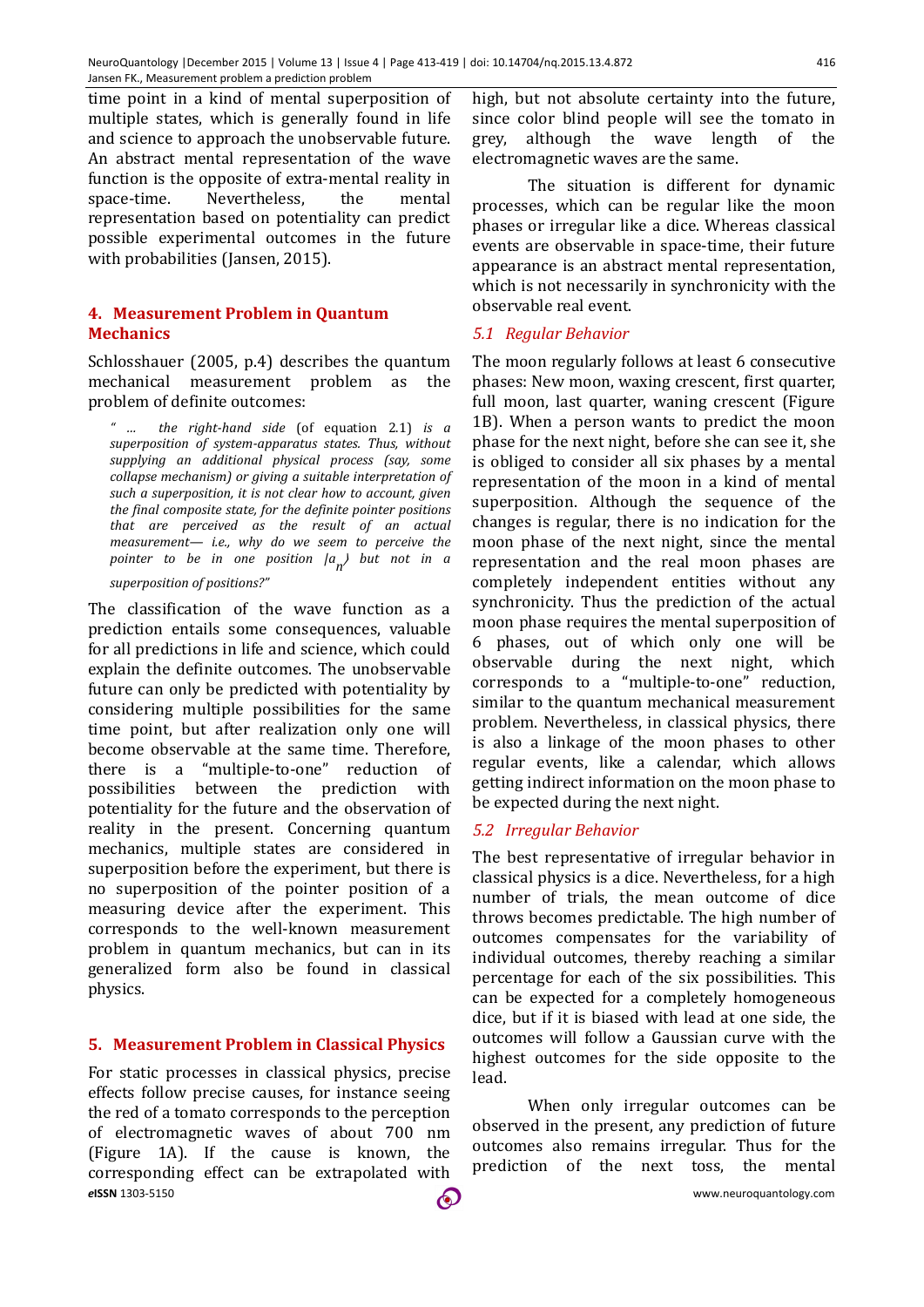representation of the future outcome has 6 possibilities in superposition, out of which the dice will only show one outcome in reality. The "multiple-to-one reduction" of potentialities 

between prediction and observable reality shows the same general prediction problem as the measurement problem in quantum mechanics  $(Figure 1C)$ .



**Figure 1.** Mental Representation by observation and imagination. The present and past (I) can be observed with certainty, but the future only imagined with uncertainty (III). In order to overcome the gap of uncertainty, multiple past observations can be simultaneously imagined in mental superposition (II), although they might happen at different time points in an uncertain future (III). Nevertheless, verification of the predicted potentiality by new observations (IV) only leads to unique outcomes after a "multiple-to-one" reduction between imagination of potentialities (III) and observation of reality (IV).

#### **6. Measurement Problem in Normal Life**

A person is aware of her Present, Past and Future. She lives in the Present, has knowledge on her Past through encoded events in memory and imagines her Future by projecting rearranged past experiences into the future (Jansen, 2014). The present is directly observable with all sense organs, whereas the past is no longer observable and no longer allows direct contact with sense organs, nevertheless, it can be imagined with the help of experiences retrieved from memory. Although the future remains unobservable, it can be imagined by re-arranging past experiences from memory according to expectation in the future.

*e***ISSN** 1303-5150 www.neuroquantology.com An unobservable future can, nevertheless, be imagined with potentiality, which remains uncertain until it is realized. However, uncertainty obliges the consideration of multiple possibilities, which corresponds to a superposition of multiple potentialities. It is evident that only one of the superposed possibilities could be realized at the same future time point. Thus any imagined prediction requires superposition of potentialities and

thereafter a "multiple-to-one" reduction, when imagined representation of potentialities is confronted to the observable event in reality. A person can superpose different actions for the next morning depending on the weather conditions, for instance with fine weather a walk, with windy weather wind surfing, with cold weather skiing and with very bad weather reading a book. The weather conditions are the trigger mechanism for the following decision. Nevertheless, all imagined actions and the corresponding weather conditions are in a kind of mental superposition before the real weather on the next morning becomes observable (Jansen, 2008).

This situation corresponds to the general conditions of the measurement problem and becomes obvious in Schrödinger's wave function with superposition, although it leads to one definite outcome. Nevertheless, when changing from imagination of the future to observation of the present, the reduction of multiple potentialities to one observable outcome is a phenomenon generally accepted in life and science.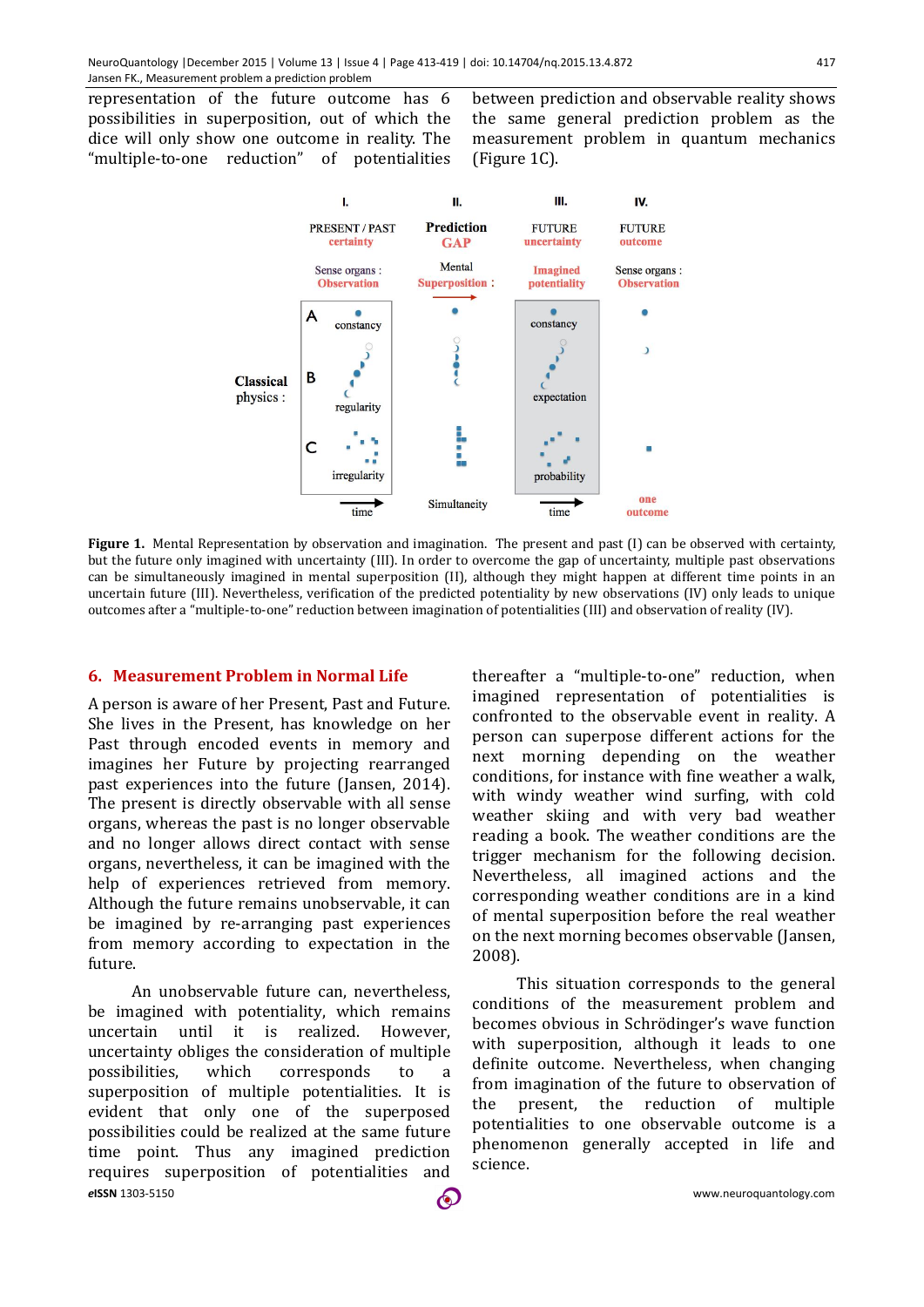### **7. Difference between Quantum Mechanical and Classical Superposition**

If quantum mechanical formalism is considered as the mathematical concretization of a human mental process and if it represents a prediction of future outcomes of experiments, it has to undergo the same "multiple-to-one" reduction of future potentialities to only one observable outcome. This aspect of quantum mechanical superposition is identical to the classical superposition, but there is an important diverging aspect. In the atomocosm only effects are observable, whereas their causes are non-localizable in space, due to Heisenberg's uncertainty principle. An electron cannot simultaneously be examined for its location and momentum, which renders the cause of an observable effect non-localizable. This stands in contrast to classical physics, where effects are variable, but their causes are in general localizable in space, like for the moon phases or the outcomes of a leaded dice. Thus quantum mechanical formalism had to be adapted by considering a double superposition of variable effects and unknown localizations, which corresponds to non-locality.

| <b>Discipline</b> | <b>Examples</b> | space<br>superposition<br>(one time) | effect<br>superposition<br>(one time) | effect:<br>"multiple to one"<br>reduction |
|-------------------|-----------------|--------------------------------------|---------------------------------------|-------------------------------------------|
| <b>Quantum</b>    | elementary      | multiple                             | multiple                              | unique                                    |
| mechanics         | particles       | space locations                      | effects,                              | outcome                                   |
| <b>Classical</b>  | moon            | no                                   | multiple                              | unique                                    |
| physics           | phases          |                                      | effects.                              | outcome                                   |
| <b>Classical</b>  | leaded          | no                                   | multiple                              | unique                                    |
| physics           | dice            |                                      | effects,                              | outcome                                   |
|                   |                 |                                      | <b>Measurement</b><br>problem         |                                           |

**Table 1.** Mental and Quantum Mechanical Superposition. In quantum mechanics, causes are non-localizable and effects are varied. Thus multiple potentialities of space and multiple potentialities of effects are superposed for the same time. Nevertheless, verification by observation only leads to unique outcomes. In classical physics, all causes are localizable and need no superposition, only the variety of effects have to be superposed as well for regular dynamics like the moon phases or for irregular dynamics like a leaded dice. The "multiple-to-one" reduction is characteristic of the measurement problem in quantum mechanics as well as in classical physics.

Schrödinger's wave function takes account of non-locality in the atomocosm by the infinity of superposition of the wave function to approach the unknown three-dimensional space. Thereby

non-locality is imposed by the mathematical formalism and all experimental outcomes treated by the wave function remain necessarily nonlocal. The introduction of hidden variables in the wave function, trying to reintroduce locality again, are inadequate to the basic non-local construction of the Schrödinger equation.

## **8. Conclusion**

The measurement problem in quantum physics, known for almost a century, has found many interpretations by theoretical physicists and philosophers of science, which did not yet lead to a general agreement. The interpretations could be classified in two categories, those interpreted as potentiality starting with Heisenberg (1962) and those claiming physical reality, as a kind of field theory. Reality and potentiality are completely opposite interpretations for quantum mechanics, the first concerns extra-mental physical reality in space-time and the second the intra-mental representation of physical reality with abstract concepts, like mathematical formalism. Whereas extra-mental physical reality is observable, directly or indirectly with instruments, intra-mental reality remains abstract and unobservable.

Potentiality is part of the intra-mental representation of physical reality, which is the opposite of actuality, since it cannot be observed in the present, but predicts a yet unobservable future. Therefore, it is not yet existent in physical space-time in the present and can only be mentally imagined for the future with abstract concepts, like applied mathematics (Dorato, 2015). Thus there is coexistence of an observable object in extra-mental reality and the intramental representation by an observer of its potential behavior in the future, which seems to form a unit. Nevertheless, both remain separate entities, since observation of reality is much more certain than the prediction of an unknown future behavior. 

Since the future is unobservable, any prediction with potentiality remains uncertain, if it will or will not be realized (Jansen, 2011). Schlosshauer (2005) characterized the wave function as "pre-measurement" and Bass (1971) wrote that it cannot "be said to be realized". Thus superposition corresponds to a prediction of the future with multiple potential outcomes. When quantum mechanics is interpreted as potentiality,